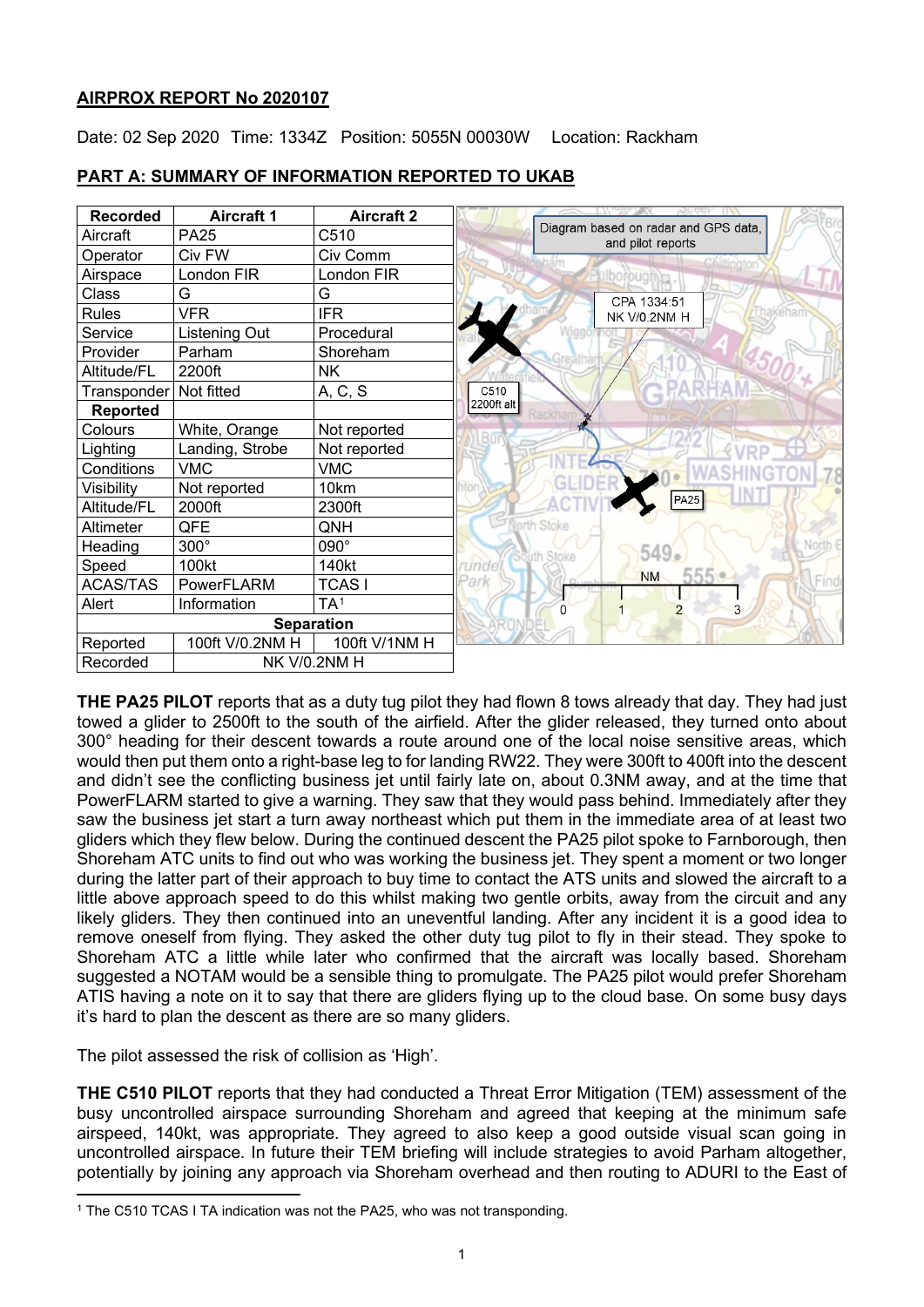Shoreham. They were released out of controlled airspace by London Control on track for Shoreham from the west at about 10NM from SHM. Descent was made to establish on a long final with the restriction of remaining clear of controlled airspace at 2500ft upwards in the vicinity of finals. The standard Instrument Approach profile commences at 2200ft via waypoint BITLI. When approaching from the west, the track to BITLI, and therefore final at Shoreham, routes close to Parham. However controlled airspace in the vicinity of BITLI commences at 2500ft. therefore there is very little vertical space to avoid conflict with Parham. TCAS contact was made with traffic in the vicinity of Parham airfield at their level and 3NM away. They felt at this stage that a significant track deviation to avoid would have been less safe, without visual contact, than maintaining track and keeping lateral separation on TCAS.

The pilot did not provide an assessment of the risk of collision.

**THE SHOREHAM CONTROLLER** reports that the PA25 pilot made a complaint on frequency that a Jet had overflown Parham gliding site and under flown several gliders, the PA25 pilot wanted to ensure the jet pilot knew. The C510 was IFR self-positioning for an RNAV RW20 instrument approach and had reported passing BITLI at 2200ft. The controller acknowledged the complaint and advised the PA25 pilot that as the business jet was indeed on final approach, he would have heard the details. This seemed to satisfy the PA25 pilot who left the frequency. The C510 pilot made no comment during or after the exchange when they were taxiing to parking. The controller was aware that the C510 pilot had TCAS indications because the Traffic Information passed on initial contract had been acknowledged with "Got him on TCAS".

## **Factual Background**

The weather at Shoreham was recorded as follows:

METAR EGKA 021320Z 19011KT 9999 FEW023 18/13 Q1019

#### **Analysis and Investigation**

#### **Shoreham Investigation**

The unit was first notified of the alleged Airprox by email on 7<sup>th</sup> September by the UK Airprox Board.

Shoreham provides a mixture of Approach Procedural, Aerodrome and Air/Ground services during its published hours of operation. At the time of the report, a combined Approach Procedural & Aerodrome service was being provided by a single ATCO, using the callsign Shoreham Approach.

Shoreham is not equipped with Radar or an equivalent surveillance-based system.

The aerodrome and its published instrument approach procedures lie entirely within Class G airspace.

Parham Gliding Site lies in Class G airspace and is depicted on the Shoreham RNAV Approach Runway 20 chart. The CAA 1:500K chart depicts the gliding site with a 2200ft AMSL upper limit.

Parham (also called the Southdown Gliding Club) details its own "arrivals by air" instructions on its own website at <https://www.southdowngliding.co.uk/images/downloads/Arrivalsbyair2019.pdf>

On page two of this document it states:

"*Threats: The airfield should not be overflown below 2000ft AGL due to winch cables*." This equates to 2110ft AMSL based on the latest elevation data for Parham.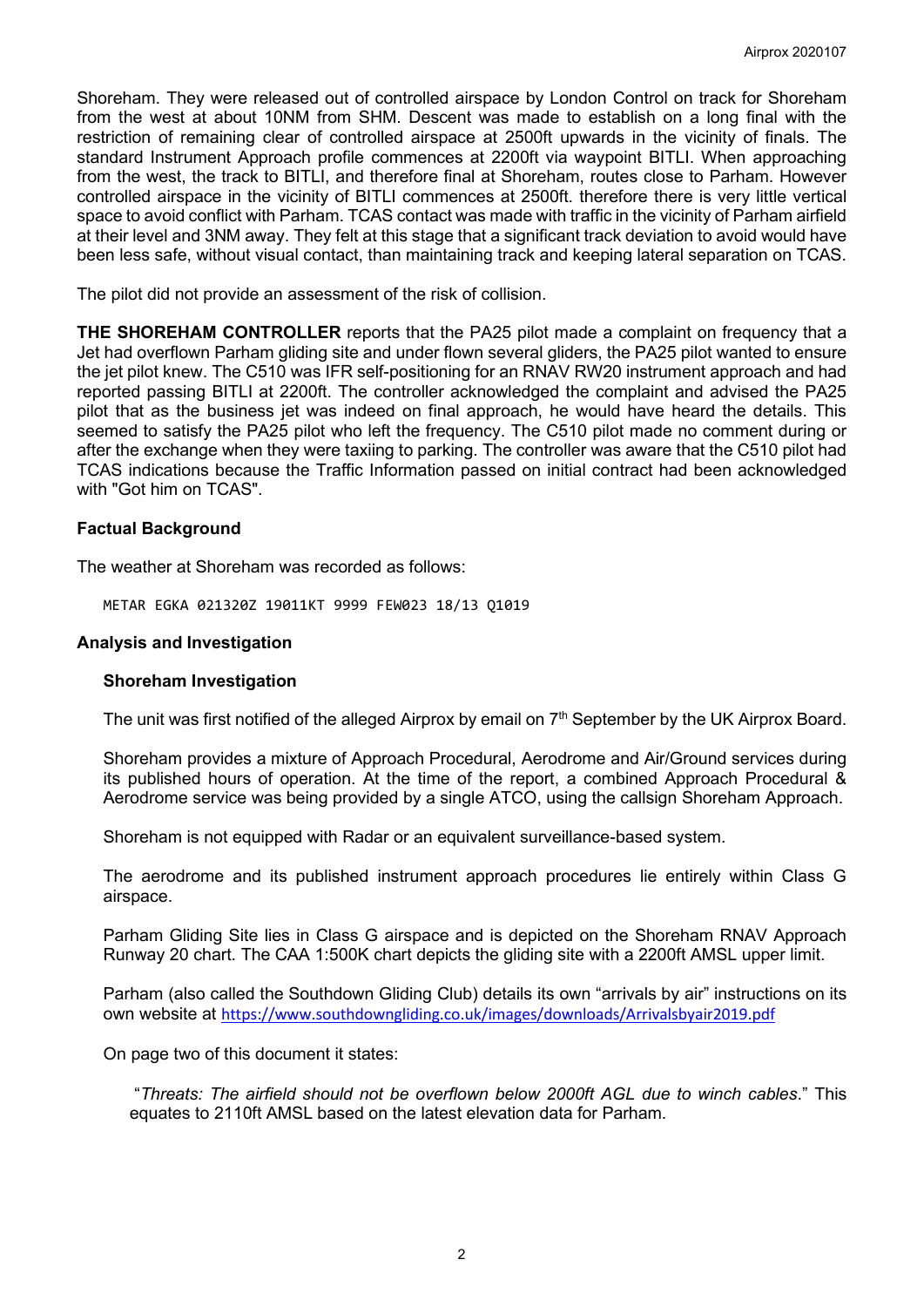The C510 reported descending to 2200ft and then level at 2200ft on the Shoreham QNH of 1019hPa. This would have still put it above the 2000ft AGL (2110ft AMSL) overflight limit that is defined in the Southdown Gliding Club document [*UKAB note: Parham is 110ftAGL. The Parham website instructions state that aircraft should not overfly the site below 2000ft AGL (2110ft AMSL). The 1:500K aeronautical chart displays a maximum winch launch height of 2200ft AMSL. On the Shoreham instrument approach chart the aircraft arrival is not below 2200ft AMSL until ADURI (Figure 1) which is beneath the LTMA which, in that area, has a base of 2500ft AMSL (London QNH)*].

The PA25 pilot alleged on the radio that the C510 was "well below a number of our gliders".



Figure 1: Shoreham Instrument Approach RW20

This implies that if the C510 pilot was maintaining 2200ft, then gliders were operating above this altitude, above that of the upper limit marked on the chart, and above the overflight height stated in their own documentation.

While the C510 pilot may have flown close to or over the lateral confines of the gliding site, it apparently remained above the notified vertical dimensions of it.

Having reviewed all the above and discussed the incident with the ATCO concerned, I don't believe there was any ATC implication and that it appears that the alleged Airprox took place entirely within Class G airspace where both users share a responsibility to avoid each other.

## **UKAB Secretariat**

The PA25 and C510 pilots shared an equal responsibility for collision avoidance and not to operate in such proximity to other aircraft as to create a collision hazard.<sup>[2](#page-2-0)</sup> If the incident geometry is considered as head-on or nearly so then both pilots were required to turn to the right. $^3$  $^3$ 

## **Comments**

## **BGA**

We are heartened to read that following this incident the C510 operator is taking active steps to avoid Parham in future. However, we are concerned that the Shoreham Investigation demonstrates a lack of understanding of gliding operations. In particular, Shoreham should be aware that gliders will operate up to the base of controlled airspace and that the 2200ft figure refers only to the maximum winch launch height.

Additionally an article titled 'Gliding Activity Explained' was published in Air Clues Issue 19 that was based on Aeronautical Information Circular (AIC) Yellow 083/2011 is recommended reading for any pilot operating in class G airspace.

## **Summary**

<span id="page-2-0"></span><sup>2</sup> SERA.3205 Proximity.

<span id="page-2-1"></span><sup>3</sup> SERA.3210 Right-of-way (c)(1) Approaching head-on.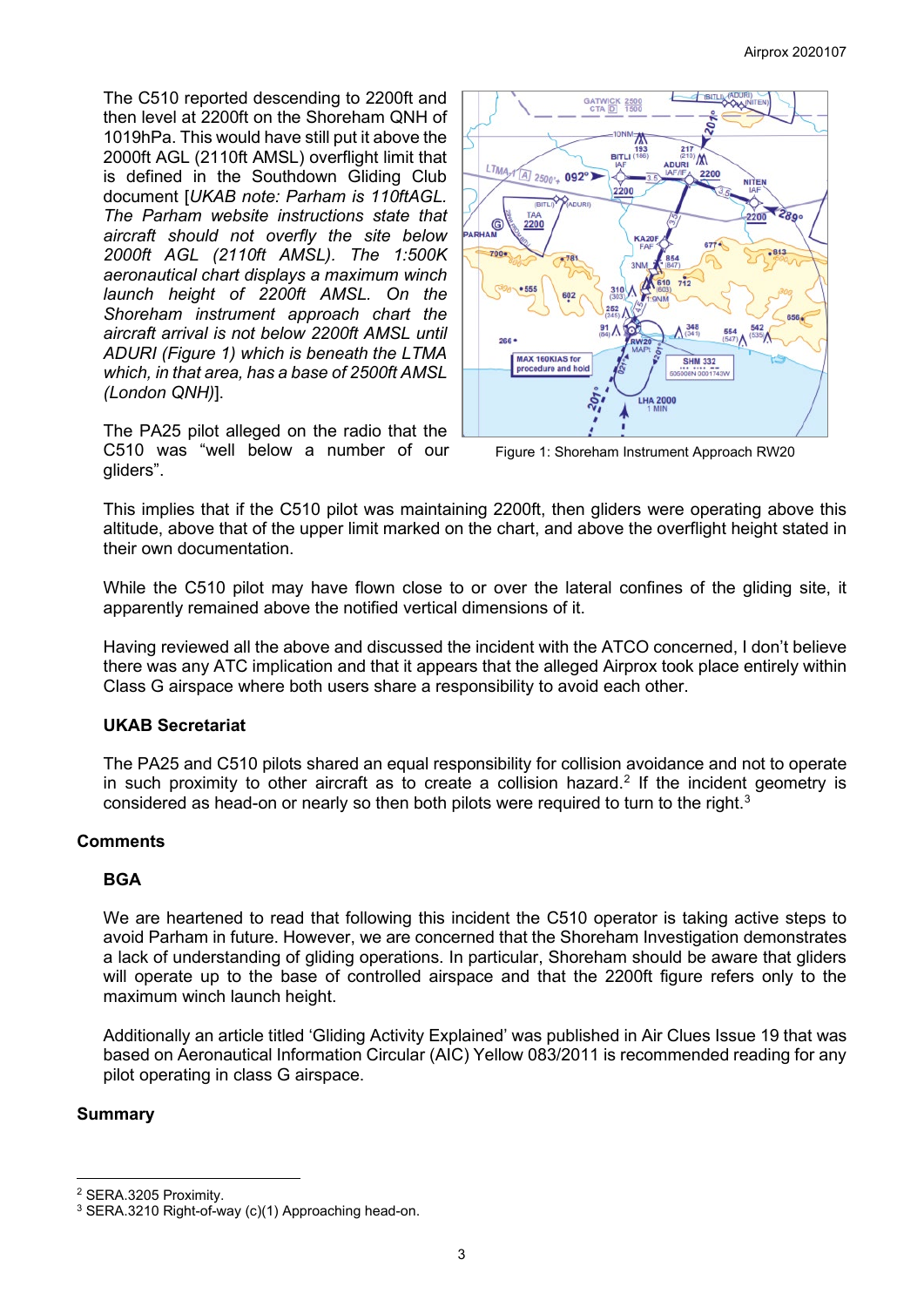An Airprox was reported when a PA25 and a C510 flew into proximity at Rackham at 1334Z on Wednesdav 2<sup>nd</sup> September 2020. The PA25 pilot was operating VFR in VMC and not in receipt of a service. The C510 pilot was operating under IFR in VMC and in receipt of a Procedural Service from Shoreham.

## **PART B: SUMMARY OF THE BOARD'S DISCUSSIONS**

Information available consisted of reports from both pilots, radar photographs/video recordings, reports from the air traffic controllers involved and reports from the appropriate operating authorities. Relevant contributory factors mentioned during the Board's discussions are highlighted within the text in bold, with the numbers referring to the Contributory Factors table displayed in Part C.

Due to the exceptional circumstances presented by the coronavirus pandemic, this incident was assessed as part of a 'virtual' UK Airprox Board meeting where members provided a combination of written contributions and dial-in/VTC comments.

The Board began by looking at the actions of the Shoreham controller. Shoreham is a Procedural Control unit and as such the controller did not have access to a radar screen, because of this the controller did not have specific information regarding the position of aircraft at Parham (**CF1**), meaning they could only pass generic Traffic Information on Parham's activity. Whilst the controller was aware of the activity at Parham it was apparent, from the Shoreham investigation, that there is some misunderstanding regarding local gliding operations. It seems apparent that the Shoreham understanding is that aircraft should transit not below 2110ft AMSL as gliders will only operate up to that level. In fact the 2200ft AMSL which is displayed on the aeronautical charts is (by convention) simply an indication of the upper altitude for winch launches, with gliders routinely operating above the altitude displayed on the charts. In addition and for Parham specifically, gliders will frequently be found operating to the south of the field to keep clear of the London TMA. Members agreed that Shoreham ATC should revisit their procedures to ensure they do not allow aircraft to descend too low when overflying the winch launch area at Parham or remain in controlled airspace for longer, to be released closer to BITLI or ADURI and past the Parham local area. Regardless, the C510 pilots track was outside this area and it was not germane to the Airprox. There was a suggestion that Shoreham include the active status of Parham on their ATIS and the winch launch altitude on their instrument approach plates as members believed this would assist pilots operating with Shoreham.

The Board then turned to the actions of the PA25 pilot. Due to the nature of the operation at Shoreham members agreed that it would not be unusual to see business-jet aircraft in that area (**CF2**). The PA25 was fitted with PowerFLARM which alerted the pilot to the presence of the C510 (**CF4**), at about the same time that they became visual with the C510 (**CF5**). But the C510's TCAS I could not detect the non-transponding PA25 (**CF3**), because of that members agreed that it would be prudent for the PA25 to be fitted with a transponder. Previously the Board had recommended that the BGA remind gliding clubs of the importance of having a serviceable transponder fitted to the tug aircraft to alert other airspace users of their presence.<sup>[4](#page-3-0)</sup> The Board were heartened that Parham gliding club had said they would re-engage with Shoreham ATC to ensure a greater integration of their activities with aircraft inbound and outbound at Shoreham.

Turning to the actions of the C510 pilot, the Board commended them for their proactive pre-flight planning, ensuring that they had allowed, as far as practical, for the gliding activity at Parham (**CF2**). They had flown to the south of the area and, since this incident, were now looking at an alternative routing to avoid Parham altogether. The TCAS indication that the C510 pilot received was not from the PA25 as TCAS.I is not compatible with PowerFLARM (**CF3**). However, when the C510 pilot saw the PA25, they had fortuitously turned to avoid this TCAS indication which then resulted in a late sighting

<span id="page-3-0"></span><sup>4</sup> Airprox 2019294 - The BGA has subsequently reminded their clubs that transponders in tug aircraft may help to reduce MAC risk under certain circumstances. In addition, they worked with a major club to establish a towing transponder code, which is now in use and was promulgated to clubs earlier this year.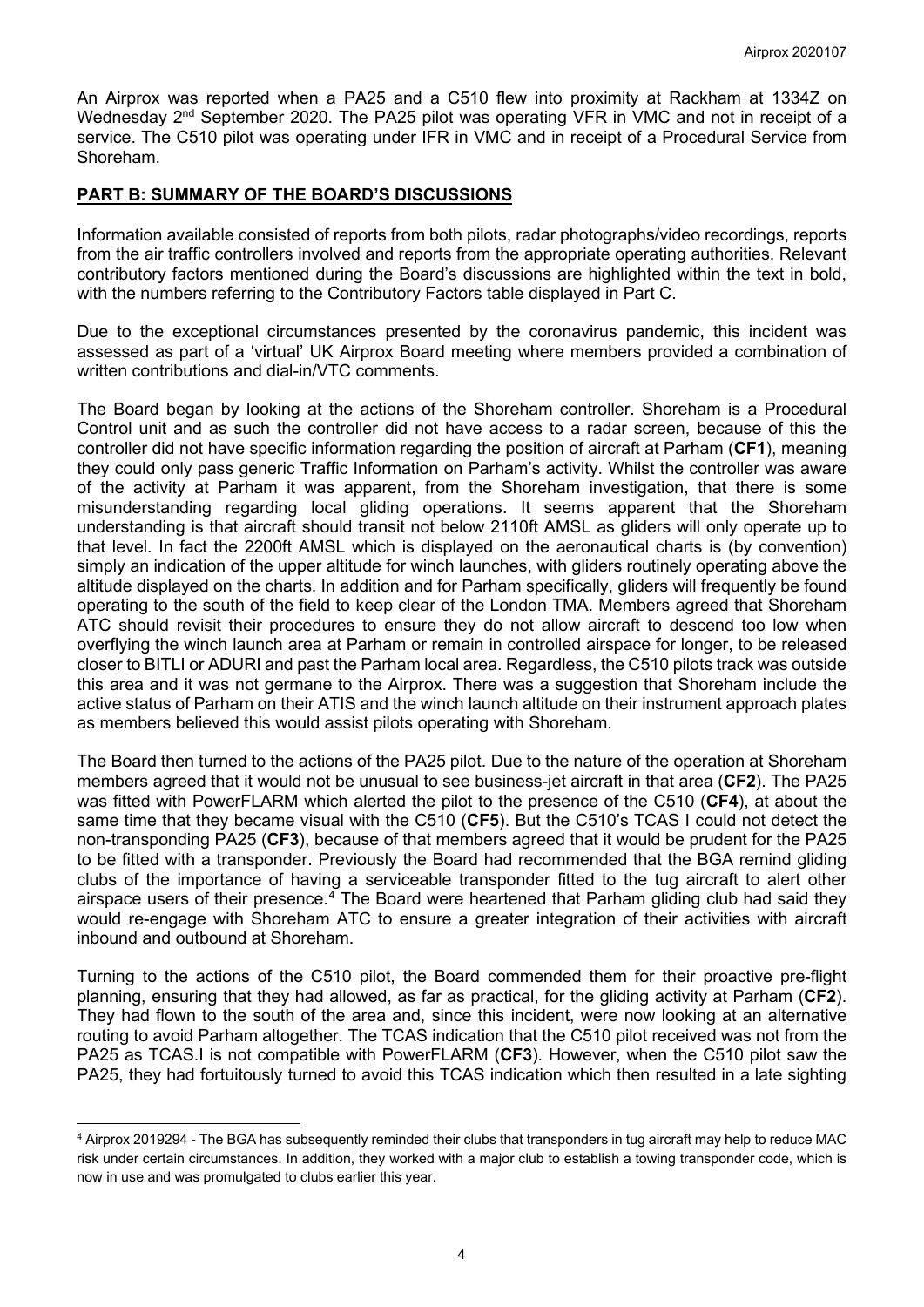of the PA25 by the C510 pilot (**CF5**). That and the PA25 pilot's turn to avoid had resulted in the aircraft being separated by 0.2NM horizontally.

Turning to the risk Board members agreed that, although the vertical separation was unknown, both pilots had reported a vertical separation of 100ft. The aircraft were separated horizontally by 0.2NM.The PA25 pilot saw the C510 at 0.3NM and received a PowerFLARM information alert at about the same time, this was sufficient for the PA25 pilot to initiate a turn away and increase the separation. The PA25 pilot was concerned because of the C510's flight profile and proximity to Parham gliders (**CF6**). The glider member believed it was a Risk Category C, but the other Board members agreed that there was no risk of collision and normal safety standards had applied, a Risk Category E.

# **PART C: ASSESSMENT OF CONTRIBUTORY FACTORS AND RISK**

Contributory Factors:

|     | 2020107                                                        |                                               |                                                                      |
|-----|----------------------------------------------------------------|-----------------------------------------------|----------------------------------------------------------------------|
| CF. | Factor                                                         | <b>Description</b>                            | <b>Amplification</b>                                                 |
|     | <b>Ground Elements</b>                                         |                                               |                                                                      |
|     | • Situational Awareness and Action                             |                                               |                                                                      |
| 1   | Contextual                                                     | • Situational Awareness and Sensory<br>Events | The controller had only generic, late or no Situational<br>Awareness |
|     | <b>Flight Elements</b>                                         |                                               |                                                                      |
|     | • Situational Awareness of the Conflicting Aircraft and Action |                                               |                                                                      |
| 2   | Contextual                                                     | • Situational Awareness and Sensory<br>Events | Pilot had no, late or only generic, Situational Awareness            |
|     | <b>• Electronic Warning System Operation and Compliance</b>    |                                               |                                                                      |
| 3   | Technical                                                      | • ACAS/TCAS System Failure                    | Incompatible CWS equipment                                           |
| 4   | Contextual                                                     | • Other warning system operation              | Warning from a system other than TCAS                                |
|     | • See and Avoid                                                |                                               |                                                                      |
| 5.  | <b>Human Factors</b>                                           | • Monitoring of Other Aircraft                | Late-sighting by one or both pilots                                  |
| 6   | <b>Human Factors</b>                                           | • Perception of Visual Information            | Pilot was concerned by the proximity of the other aircraft           |

Degree of Risk: E.

## Safety Barrier Assessment<sup>[5](#page-4-0)</sup>

In assessing the effectiveness of the safety barriers associated with this incident, the Board concluded that the key factors had been that:

#### **Flight Elements:**

**Situational Awareness of the Conflicting Aircraft and Action** were assessed as **ineffective** because the C510 pilot had generic information that Parham was active. The PA25 pilot had no information about the C510.

**Electronic Warning System Operation and Compliance** were assessed as **partially effective** because the PA25 pilot received a PowerFLARM indication for the C510. The PA25 was not SSR equipped and therefore the C510's TCAS I could not detect the PA25.

<span id="page-4-0"></span><sup>&</sup>lt;sup>5</sup> The UK Airprox Board scheme for assessing the Availability, Functionality and Effectiveness of safety barriers can be found on the [UKAB Website.](http://www.airproxboard.org.uk/Learn-more/Airprox-Barrier-Assessment/)